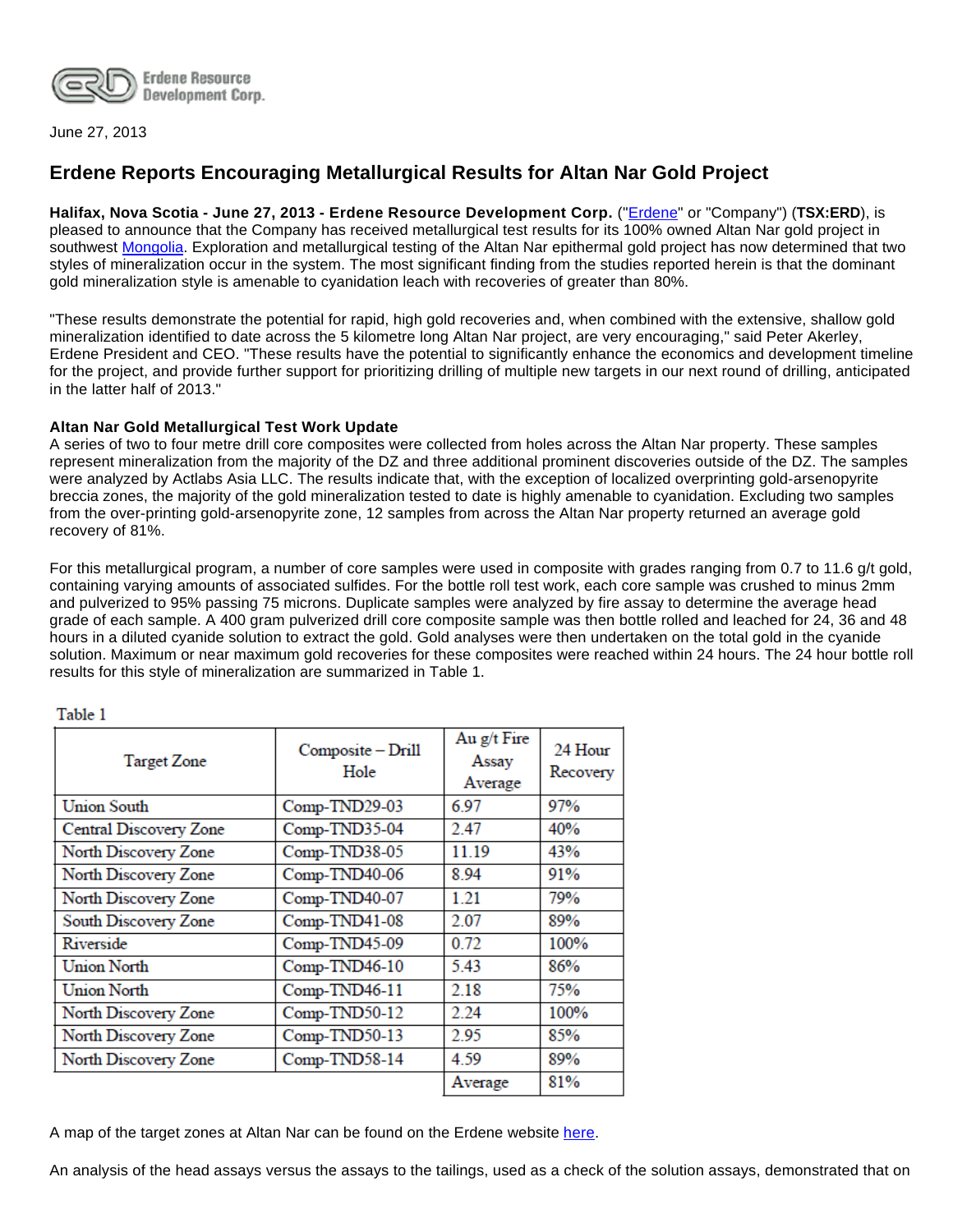average 77% of the gold went into solution, indicating the solution assays are statistically accurate. Future projects will be designed to maximize recoveries through additional grind size and retention time studies.

The arsenopyrite-gold breccias intersected in two holes in the southern part of the DZ, and previously the subject of testing by Ammtec Ltd., returned low recoveries in the Actlab testing, confirming the earlier results. These recoveries did not increase over time, again indicating maximum recovery is achieved with 24 hours. The results are reported in Table 2.

#### Table 2

| <b>Target Zone</b>   | Composite – Drill<br>Hole | Au $g/t$ Fire<br>Assay<br>Average | 24 Hour<br>Recovery |
|----------------------|---------------------------|-----------------------------------|---------------------|
| South Discovery Zone | Comp-TND09-01             | 2.79                              | 28%                 |
| South Discovery Zone | Comp-TND09-02             | 890                               | 10%                 |

The earlier work completed by Ammtec Ltd. indicated that these ore types could best be treated for gold recovery by a 20% nitric acid (HNO3) and cyanidation process to recover gold locked within arsenopyrite. This technique recovered the highest amount of gold of any acid digestion technique, with 16.41 g/t Au or 91.65% of the total 17.9 g/t Au being recovered.

## **Altan Nar Project Background**

The Altan Nar gold discovery was made in late 2011 following a large regional exploration program. The initial drill hole at Altan Nar included 55 metres of 1.0 g/t gold and 12.0 g/t silver and follow up drilling extended the near-surface gold-silver mineralization over a strike length of 400 metres which remains open. Mineralization in the northern portion of the Discovery Zone ("DZ") includes broad, lower grade intersections (TND-50, 94 metres of 0.45 g/t Au) within which occur higher grade zones (TND-40, 27 metres of 1.8 g/t gold including 8 metres of 4.5 g/t gold). Exploration work in 2012 was successful in demonstrating continued mineralization at depth (TND-58, 5 metres of 4.8 g/t gold at approximately 191 metre vertical depth), continuity and wider intervals of mineralization in the northern portion of the DZ (TND-50 reported above) and the discovery of multiple zones throughout the 5 kilometre trend. These include Union North, Union South and Riverside which were included in the metallurgical tests reported herein and have returned significant near surface intervals including TND-46 (Union North) which yielded an average grade of 1.3 g/t gold over 47 metres, including 4.4 g/t gold over 9 metres and Union South which intersected multiple mineralized zones including 18 metres of 1 g/t gold including 4 metres of 3.7 g/t gold.

#### **Qualified Person**

J.C. (Chris) Cowan, P.Eng. (Ontario) is a Qualified Person as that term is defined in National Instrument 43-101 and has reviewed and approved the technical information contained in this news release. All samples have been assayed at Actlabs Asia LLC in Ulaanbaatar, Mongolia. All analytical work incorporates the testing of QA/QC samples utilizing prepared standards, blanks and duplicates.

# **About Erdene Resource Development Corp.**

Erdene is a Canada-based junior resource company focussed on the acquisition, exploration, and development of base and precious metals in underexplored and highly prospective Mongolia. Our strength comes from a major new gold discovery, a large molybdenum-copper porphyry resource, and a recent alliance with Teck Resources to fund and explore a new copper porphyry discovery and Erdene's large land holding, 200 kilometres from the China border in southwest Mongolia. These projects are managed by a highly experienced management team with over 15 years' experience in the country, providing the Company with a unique opportunity to participate in this period of unprecedented economic growth in Mongolia. This growth is fuelled by proximity to China and the discovery and development of a number of world-class mineral projects that are transforming the country into one of Asia's natural resource capitals. For further information on the Company, please visit [www.erdene.com](http://www.erdene.com/). Erdene has 58,785,299 issued and outstanding common shares and, a fully diluted position of 64,299,169 common shares.

#### **Forward-Looking Statements**

Certain information regarding Erdene contained herein may constitute forward-looking statements within the meaning of applicable securities laws. Forward-looking statements may include estimates, plans, expectations, opinions, forecasts, projections, guidance or other statements that are not statements of fact. Although Erdene believes that the expectations reflected in such forward-looking statements are reasonable, it can give no assurance that such expectations will prove to have been correct. Erdene cautions that actual performance will be affected by a number of factors, most of which are beyond its control, and that future events and results may vary substantially from what Erdene currently foresees. Factors that could cause actual results to differ materially from those in forward-looking statements include market prices, exploitation and exploration results, continued availability of capital and financing and general economic, market or business conditions. The forward-looking statements are expressly qualified in their entirety by this cautionary statement. The information contained herein is stated as of the current date and is subject to change after that date. The Company does not assume the obligation to revise or update these forward-looking statements, except as may be required under applicable securities laws.